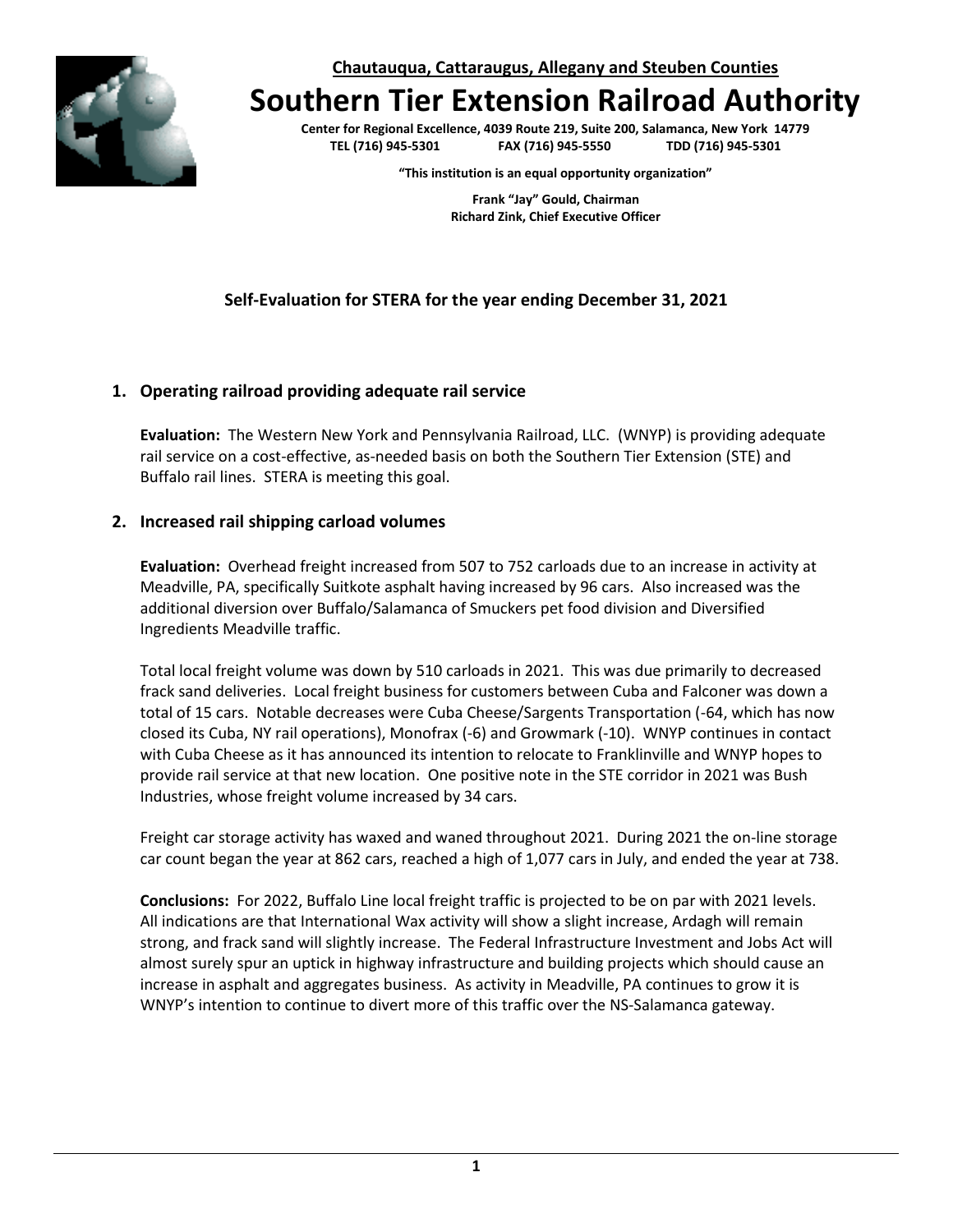#### **Total carloads for the entire system:**

| 2020             | <b>Carloads</b> |       | <b>Notes</b>                         |
|------------------|-----------------|-------|--------------------------------------|
| Overhead Freight |                 | 507   | (all STE East-West mainline traffic) |
| Local Freight    | 300             |       | Southern Tier Extension line         |
|                  | 6,136           |       | <b>Buffalo line</b>                  |
|                  |                 | 6,436 | Total local freight                  |
| Total            |                 | 6,943 | Total system                         |
|                  | <b>Carloads</b> |       |                                      |
| 2021             |                 |       | <b>Notes</b>                         |
| Overhead Freight |                 | 752   | (all STE East-West mainline traffic) |
| Local Freight    | 489             |       | Southern Tier Extension line         |
|                  | 5,437           |       | <b>Buffalo line</b>                  |
|                  |                 | 5,926 | Total local freight                  |

# **3. Opportunities for additional business expansion and development based on rail service**

**Evaluation:** There are five types of opportunities for additional business expansion and development based on rail service, as follows:

- 1) Ongoing WNYP marketing efforts
- 2) Economic development community (state and local) marketing and development efforts
- 3) Reutilization of vacant or underutilized rail-served facilities and sites
- 4) Transload facility project STERA has proposed construction and operation of a transload facility in the Olean railroad yards, which should assist businesses throughout the region (especially those not located along the railroad lines) with obtaining rail service at competitive pricing. This should facilitate the retention and expansion of these businesses.
- 5) Site development project STERA also has worked with the counties to develop an inventory of developable sites along the railroad lines, and in 2022 will continue to work toward encouraging the counties to make these sites shovel-ready and market the sites for business development.

These efforts all are long-term strategies, dependent upon (a) financial resources available to STERA and its local partners and (b) successful identification of a developer or company desiring to locate or expand operations in part as a consequence of rail service availability.

# **4. Documentation of rehabilitation efforts and functional performance of the railroad line**

**Evaluation:** Rehabilitation projects on the STERA railroad system are either STERA-sponsored or WNYP sponsored.

# **STERA-Sponsored Rehabilitation / Construction Projects**

STERA's line rehabilitation and improvement activities and other capital investment projects are limited by funding constraints at the state and federal government levels, and by matching funds availability. Matching funds for construction projects typically are provided to STERA by WNYP.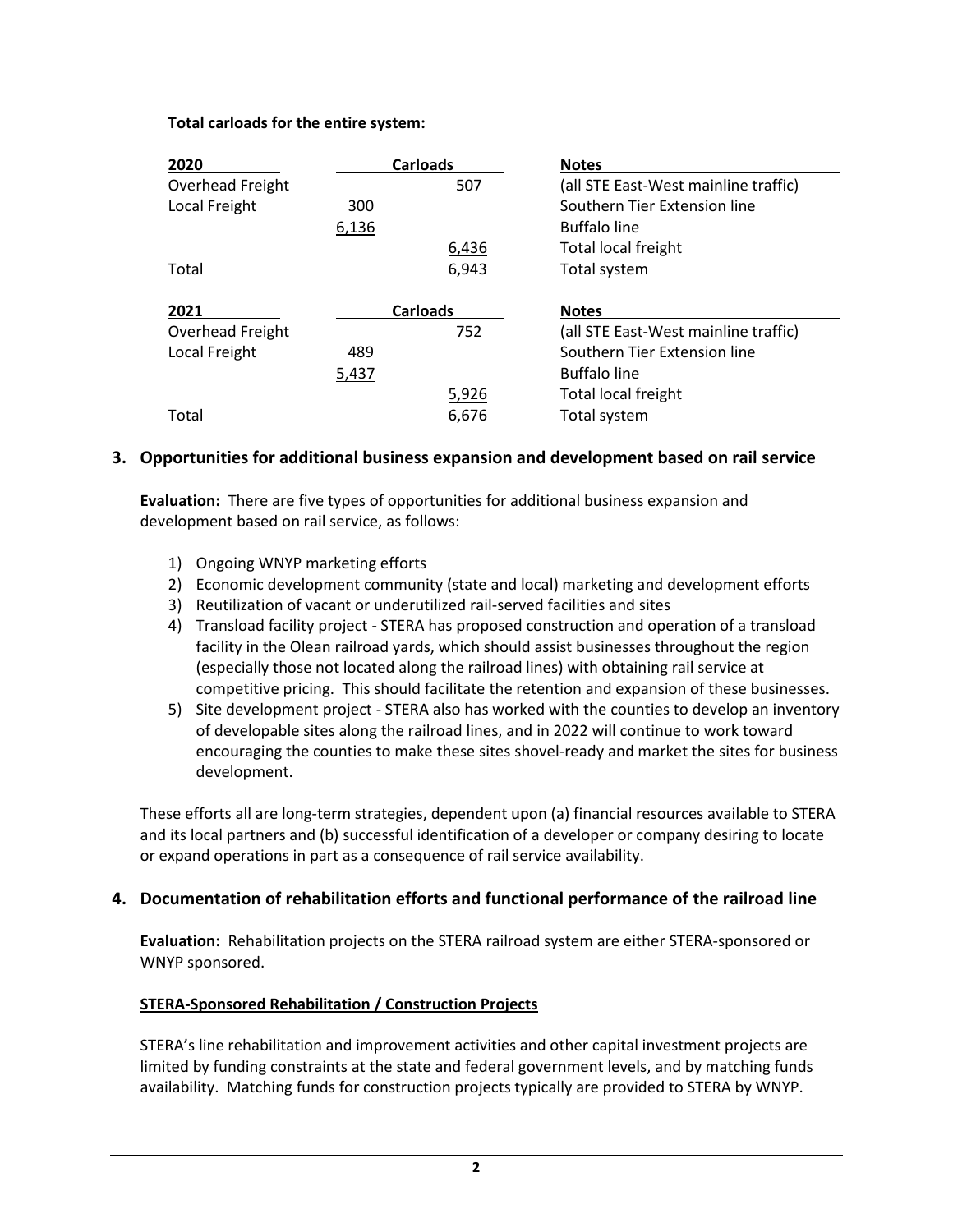During calendar year 2021, STERA continued closeout activities on the following projects that had been completed in a prior year (in one case adding additional work that has been completed in 2019):

# • **FEMA Project (Southern Tier Extension Line)**

STERA is awaiting project closeout from FEMA.

• **NYS DOT 2005 Bond Act Bridge Rehab and Track Realignment (Falconer) Project (Southern Tier Extension Line)**

STERA is awaiting project closeout from NYS DOT.

• **NYS DOT PFRAP Cattaraugus Rail Rehabilitation Project (Southern Tier Extension Line)**

STERA is awaiting project closeout from NYS DOT.

• **NYS DOT PFRAP Tie Replacement and Grade Crossing Repair Project (Buffalo Line)**

STERA had received NYS DOT PFRAP funds for the installation of 8,000 ties and the repair of four grade crossings on a section of the Buffalo line located between Olean and Portville (Cattaraugus County). WNYP provided the required matching funds. The goal of the project was to improve safety and track speeds, which would further improve competitiveness of rail service. Further, the project was part of an overall strategy to maintain the Buffalo line at a 286,000 lb. capacity specification for 4-axle rail cars. The project also will serve customers located on the Buffalo line in Pennsylvania. WNYP provided engineering, construction, and construction inspection services on this contract (augmented by engineering review and inspection review by NYS DOT). WNYP engaged one or more third party private sector construction contractor(s) to provide certain construction services under sub-contract to WNYP. All of the work on this project had been completed as of the end of 2015; however, additional project funds remained, and STERA received approval from NYS DOT to extend the project deadline through the end of 2016 so as to complete additional project work elements to better serve rail shippers on the line. STERA used the extension and unspent funds to rehab four additional grade crossings on the Buffalo line north in the Olean area (Back Hinsdale Road, Oregon road, Haskell Road, and Promised Land Road), and install (approximately \$25,000 of) additional ties. As of the end of 2016, all work had been completed. However, at the end of 2018, STERA decided to pursue using unspent project funds to rehabilitate another grade crossing in Olean (Clark Street). During 2019, STERA received NYS DOT approval for an extension on the project, in order to use unspent project funds to do additional work. This additional work was completed in 2019. As of December 31, 2021,STERA is awaiting project closeout from NYS DOT.

During 2021, STERA continued construction activities on the following three projects that had commenced in prior years:

## • **STERA Track and Bridge Rehabilitation Project (Southern Tier Extension Line and Buffalo Line)**

In November 2016, STERA received a contract for NYS DOT PFRAP grant funds, to be matched by WNYP funds. The project would involve replacing 8,000 linear feet of welded rail in Carrolton in Cattaraugus County, and repairing three bridges in Jamestown, one bridge in Salamanca, and one bridge in Olean. All work except the Olean bridge was to be done on the Southern Tier Extension; the Olean bridge is on the Buffalo line. The goal of the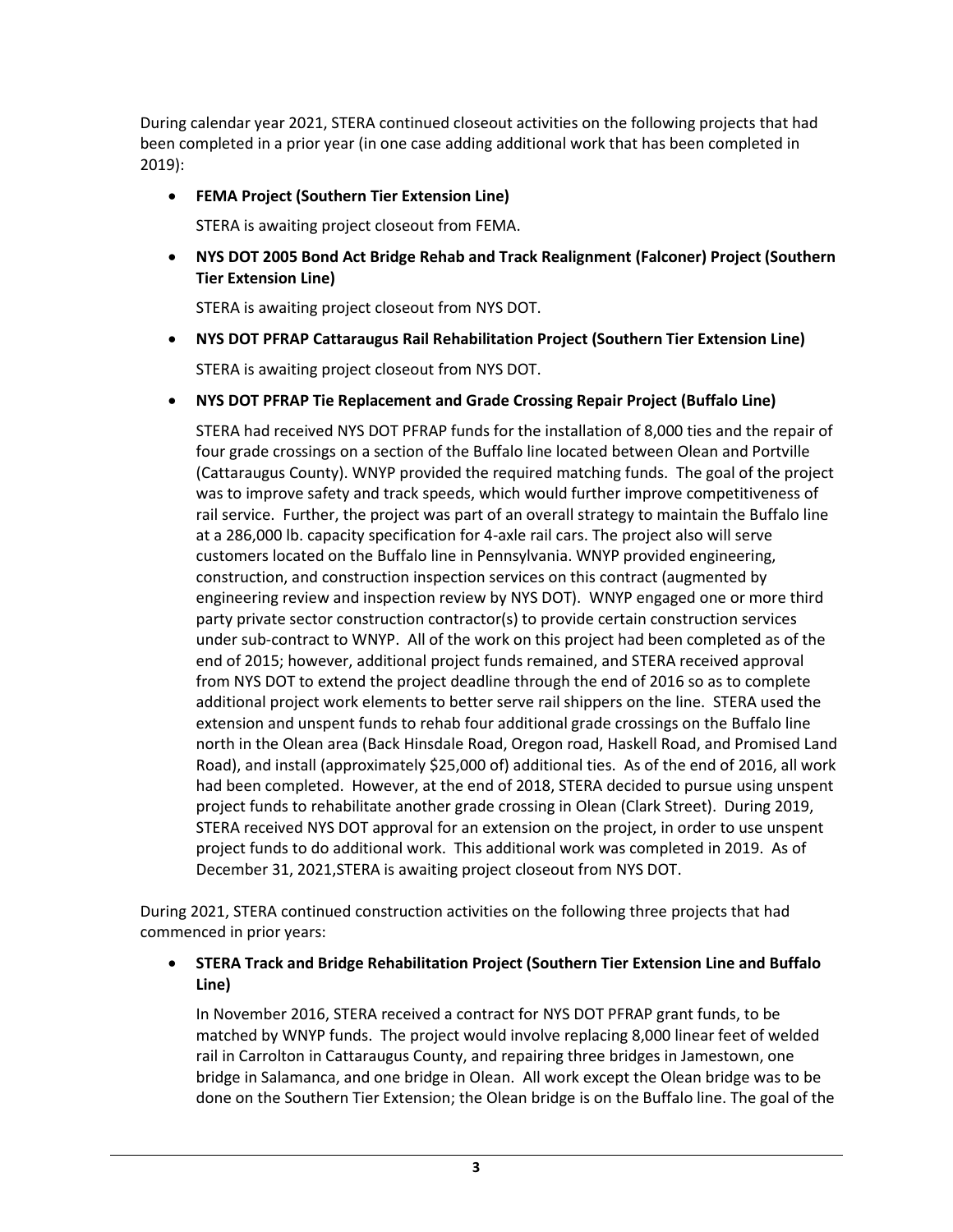project is to improve safety and track speeds, which would further improve competitiveness of rail service. Further, the project is part of an overall strategy to raise the entire Southern Tier Extension Railroad and Buffalo lines to a 286,000 lb. capacity specification for 4-axle rail cars. The bridge repairs specifically are intended to improve safety related to bridge integrity (reducing impacts on pedestrians/highway vehicles). STERA's intention is to contract directly with WNYP for the provision of engineering, construction, and construction inspection services on this contract (augmented by engineering review and inspection review by NYS DOT). WNYP may engage one or more third party private sector construction contractor(s) to provide certain construction services under sub-contract to WNYP; interested potential subcontractors may contact STERA and/or WNYP directly. In 2017, NYS DOT reviewed and approved plans, but it was too late in the year to begin construction. Work commenced on four of the five bridges in 2018. In 2018, STERA began negotiating with NYS DOT and the City of Olean for a project scope change, which would involve filling (i.e., removing) the Queen Street bridge underpass (as opposed to replacing its deck) and installing a pedestrian underpass culvert, while simultaneously raising the height of the nearby Front Street bridge so as to increase highway clearance. As of December 31, 2021, this project modification has not yet been accomplished. STERA has received the required approval of the project scope change by the NYS Administrative Law Judge, and is awaiting revised contract documents from NYS DOT. When NYS DOT approval is received, the project should be completed in 2022.

#### • **Olean Enginehouse and Yard Improvement Project**

In 2017, STERA received a contract for NYS DOT PFRAP grant funds, to be matched by WNYP funds. The project was to involve improvements to the enginehouse in the Olean yard, installation of a yard video security system, the installation of 6,000 6x8 ties in the Olean yard, and the replacement of 8 switches in the Olean yard. The work would be done on the Southern Tier Extension Line. STERA executed a contract with WNYP for contractual services in support of the project in 2017. Yard tie installation was completed in December. Switch installation occurred in 2018. The security system purchase and installation occurred in 2019. STERA has requested and received NYS DOT approval for the deletion of the enginehouse work from the NYS DOT contract. Accordingly, the project will come in under budget, and STERA has requested a change order from NYS DOT for the underage amount, with additional work to be done in the Olean Yard using these unspent funds. As of December 31, 2021, STERA is awaiting approval of this change order by NYS DOT. If approved, the project will be completed in 2022.

#### • **STERA Tie and Rail Replacement PFRAP Project (Southern Tier Extension Line)**

In 2018, STERA submitted a grant application to NYS DOT for the 2018 PFRAP funding cycle. This project would involve replacement of approximately 13,000 ties and surfacing ten (10) miles of tie replacement and surfacing between Steamburg, SA-14.00 and Waterboro, SA-23.00, and between MP SA-27.0 and MP SA-28.0 (Poland Center) on the Southern Tier Extension Line. Approximately half of this project area will need substantial ballasting. The project also will include three (3) public highway grade crossing surface rebuilds at Coldspring Road (Randolph), Main Street (Randolph), and Goodwins Landing Road (Waterboro) and eleven (11) private farm grade crossing widenings and rebuilds. The project also will involve replace of switch timbers at one main line turnout (the No. 10 turnout at the Randolph Team Track. STERA has received and executed the NYS DOT contract and has executed the sub-contract with WNYP. All of the work would be bid by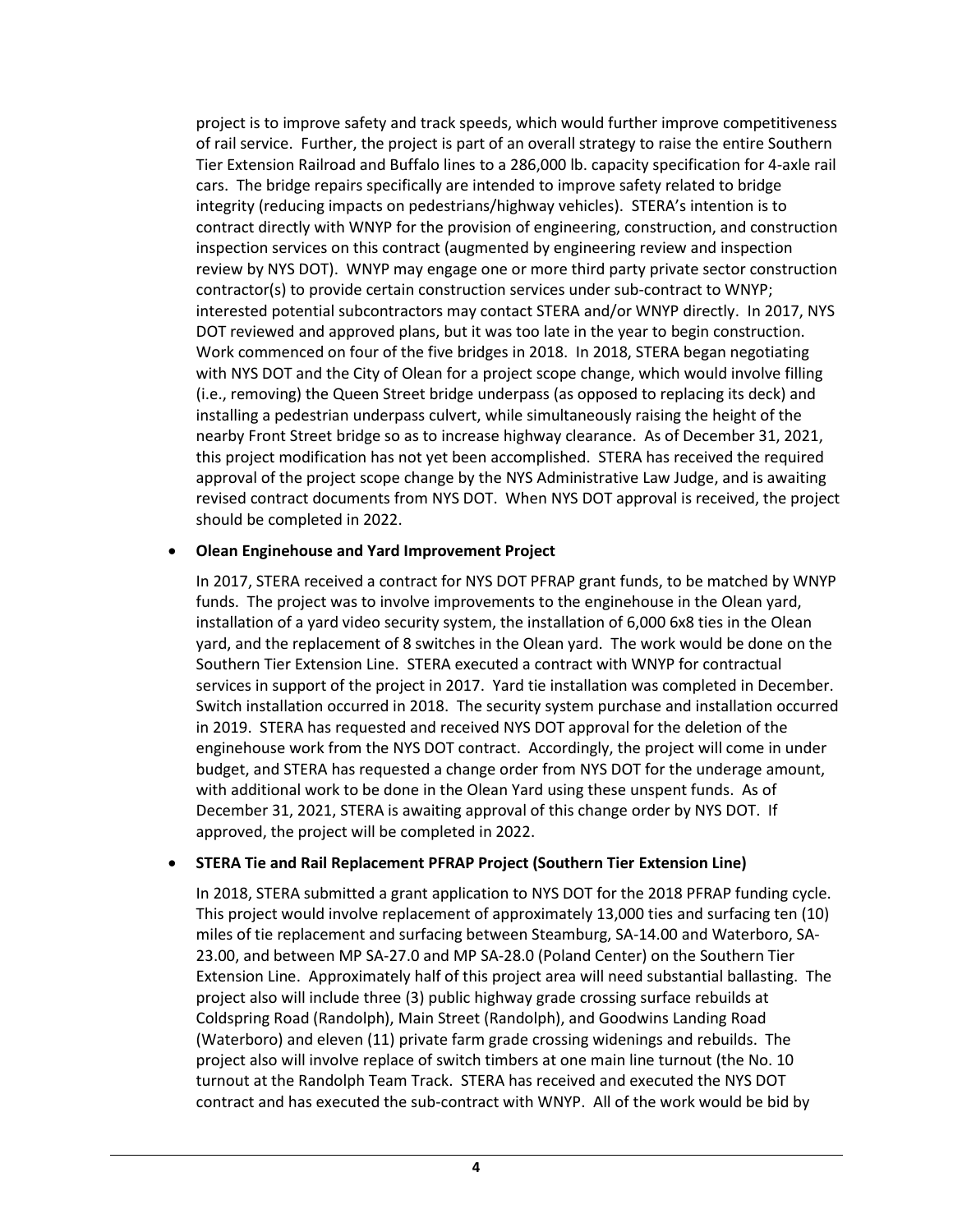WNYP and/or done by WNYP itself. The project was commenced in 2019 and should be completed in 2022.

In 2017, STERA had discussions with the City of Salamanca and the Seneca Nation of Indians regarding the following project:

## • **Proposed Bridge NY Project (Salamanca Main Street Bridge Replacement and Track Realignment, Southern Tier Extension Line)**

The project would involve replacement of the Salamanca Main Street rail bridge (replacing the 6 lane rail bridge with a two lane bridge, with higher clearance for Main Street underpass traffic) and the realignment of track just to the west of the bridge (re-routing of the main line in this area to remove the curvature of the line, which is a safety issue and which keeps train speeds down). Such a project (or at least the bridge replacement component) would be eligible for NYS DOT Bridge NY funding. The project grant application would not be submitted until a future year. The Seneca Nation of Indians representatives indicated that there would have to be approval by the Seneca Nation of Indians for both the bridge and track realignment projects to move forward. There has been no progress on advancing the project since 2017.

In 2021, STERA continued exploration of the following project:

# • **Proposed Multi-Modal Freight Transfer Facility and Manufacturing Center Project (Olean)**

This project would involve phased construction of a multi-modal freight transfer facility in Olean adjacent to the Olean railyard. The facility would provide freight loading, unloading and storage for area companies that are not located adjacent to one of STERA's two rail lines. As of December 31, 2021, STERA has been unsuccessful in obtaining first phase construction funds, but continues to seek funding.

# **WNYP-Sponsored Rehabilitation / Construction Projects**

WNYP has participated financially in State-funded and Federally-funded projects over the years and has self-funded a limited number of rehabilitation projects when State and Federal funds have not been available. Penn DOT has funded a number of rehabilitation projects in Pennsylvania in combination with WNYP with no STERA involvement.

**Conclusions** – Although the railroad line continues to experience ongoing deterioration with the passage of time and exposure to weather, and especially as the prior owner Conrail had deferred any maintenance on the line (and in fact had removed line assets for use elsewhere in its system) for over 25 years, the cumulative effect of STERA's and WNYP's ongoing repair / maintenance / mitigation / improvement program has been to restore all of the Southern Tier Railroad Line to service, to make needed repairs to enable the two lines to carry commercial freight in a safe and commercially viable fashion, to work toward increasing (and maintaining) traffic speeds toward 25 miles per hour on all of the line (with some sections at 40 miles per hour, and also with exceptions being areas that occasionally are flagged for 10 mile service until repairs can be made), and working toward developing a standard car weight capacity of the line at 286,000 pounds, the federal standard.

STERA is meeting this goal.